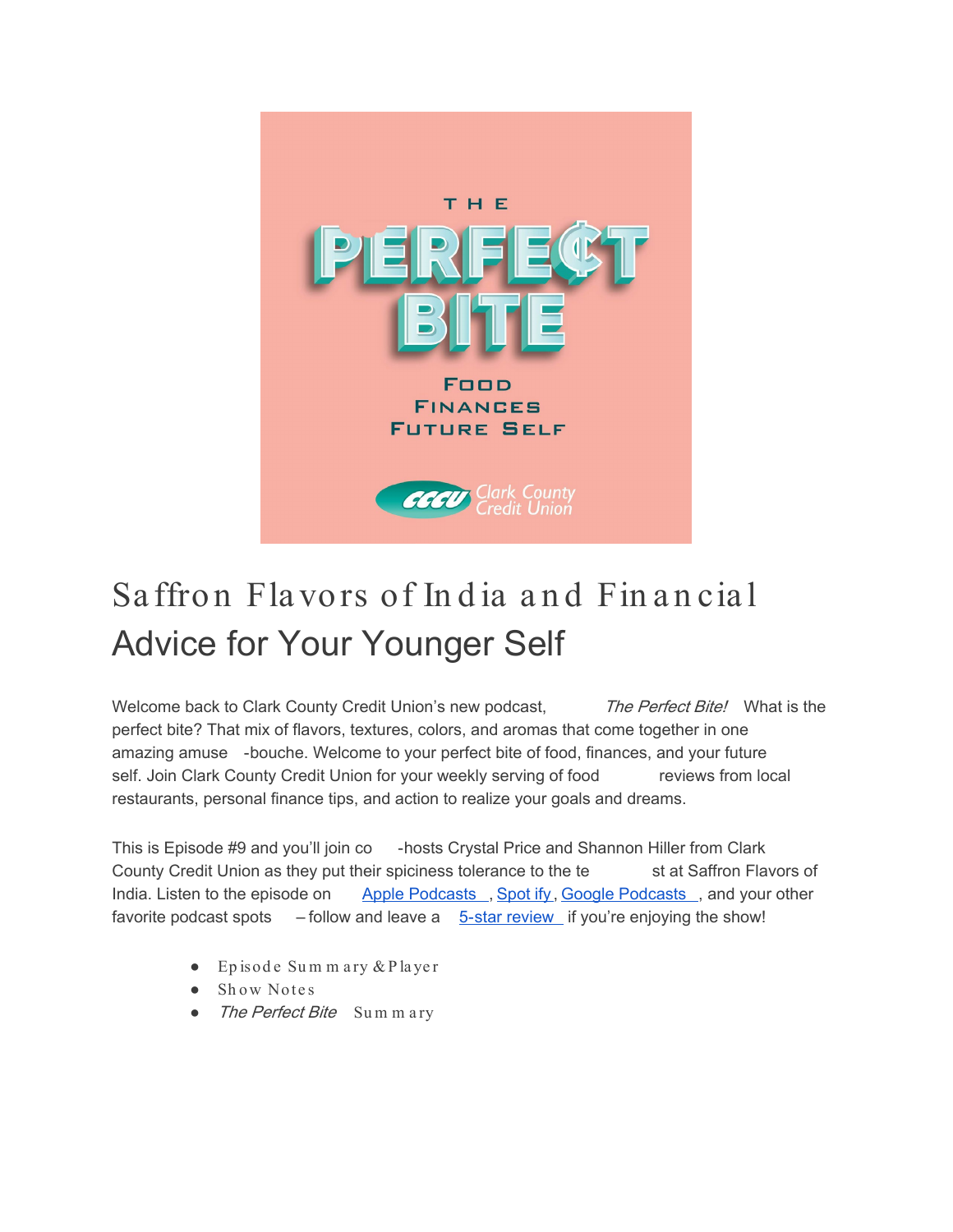## The Perfect Bite Episode #9: Saffron Flavors of India and Financia Advice for Your Younger Self

In this ninth bite, join co -hosts Crystal Price and Shannon Hiller from Clark County Credit Union as they put their spiciness tolerance to the test at Saffron Flavors of India, share real -life financial lessons submitted by t heir Facebook community, and get SMART with financial goals. You'll learn what to order if it's your first time at an Indian restaurant, the biggest financial regrets and how to avoid them, and a helpful worksheet to keep you focused on saving money. This episode covers everything from chicken tikka masala to SMART goals. Here's a small sample of what you will hear in this episode:

- $\bullet$  How was Saffron Flavors of India?
- What was Shannon's heat level?
- $\bullet$  How do you save money every day?
- What is Chicken Tikka Masala?
- Why shouldn't you spend more than you earn?
- What is Overdraft Protection?
- Why should n't you be lieve everything people tell you about your credit?
- What are SMART goals?

Learn m ore at CCCULV.org and try out the SMART savings goal worksheet https://files.consum erfinance.gov/f/docum ents/cfpb building block activities settingsm art-savings-goal worksheet.pdf.

Check out the episode and show notes below for much more detail.

## Show Notes

- Saffron Flavors of India and Financial Advice for Your Younger Self
	- [0:08] Welcome to [The Perfect Bite](https://www.ccculv.org/)
	- [0:22] Learn more at [CCCULV.org](https://www.ccculv.org/) and try out the SMART savings goal worksheet [https://files.consumerfinance.gov/f/documents/cfpb\\_building\\_blo](https://files.consumerfinance.gov/f/documents/cfpb_building_block_activities_setting-smart-savings-goal_worksheet.pdf) ck activities setting -smart -savings -goal works heet.pdf
	- [0:33] [Crystal Price](https://www.ccculv.org/Our-Mission.aspx) , [Shannon Hiller](https://www.ccculv.org/Our-Mission.aspx)
	- Food: Saffron Flavors of India
	- [1:28 ] [Sa ffron Fla vo rs o f In d ia](http://saffronflavorsofindia.com/)
	- $\circ$  [1:39] Marketing
	- [2:0 0 [\] Ch icke n Tikka Ma sa la](https://www.wellplated.com/instant-pot-chicken-tikka-masala/)
	- $\circ$  [2:12] What was Shannon's heat level?